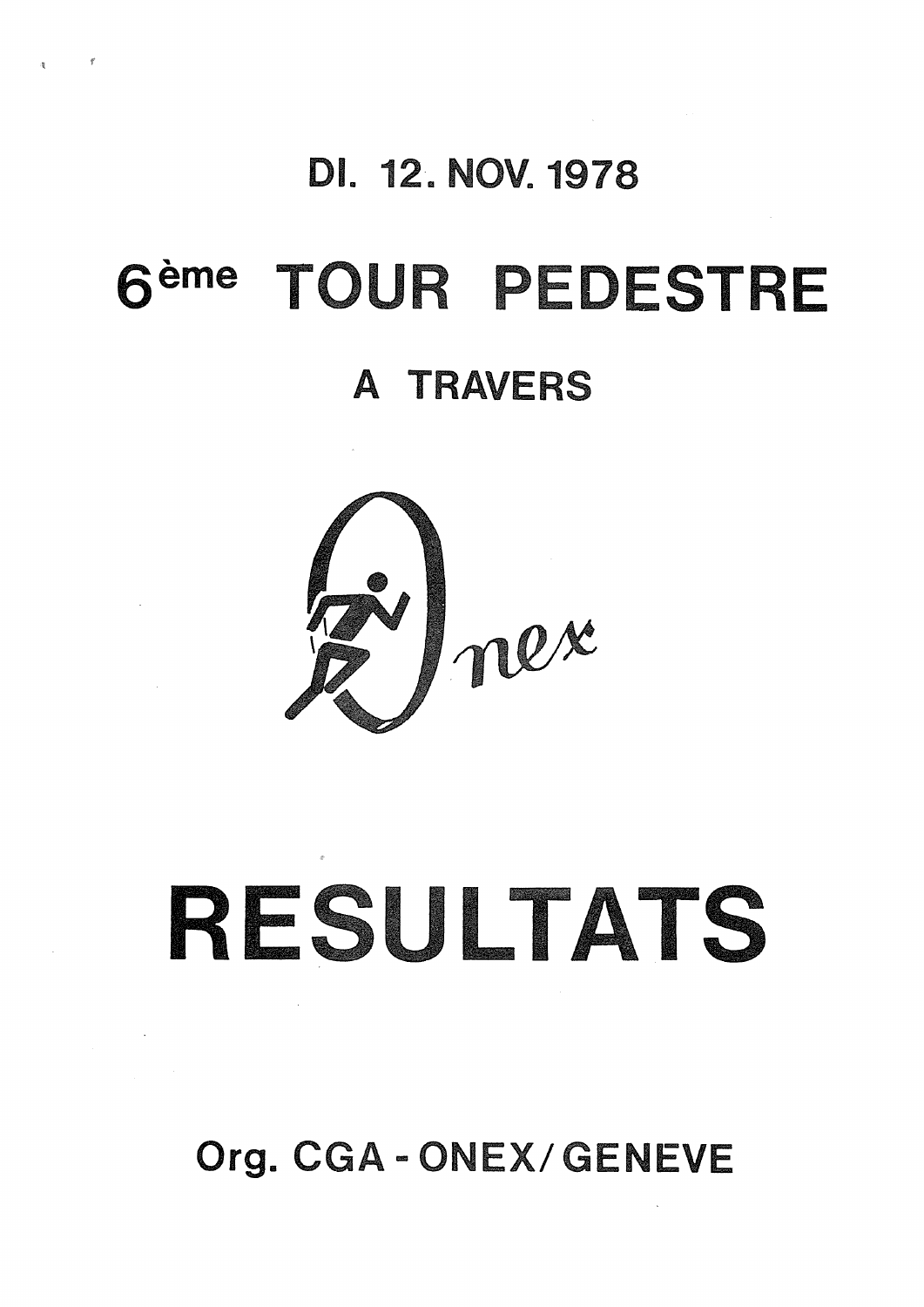6 ème TOUR PEDESTRE " A TRAVERS ONEX "<br>
1 DIMANCHE 12 NOVEMBRE 1978

للسمين والأولى

 $\sim$ 

 $\bar{\tau}$ 

|                |         | Catégories "juniors ((1959-60) & populaires mixtes" |                 | km 5.400   |              |                           |
|----------------|---------|-----------------------------------------------------|-----------------|------------|--------------|---------------------------|
| RANG           | DOSSARD | NOM & PRENOM                                        | CLUB/DOMICILE   | TEMPS:     | J            | $\mathbf P$               |
| ı              | 81      | Tissot Marc                                         | CHP/Genève      | 17'24''    | x            |                           |
| $\overline{c}$ | 89      | Coex Philippe                                       | TCU/Genève      | 7"<br>18'  |              | Х                         |
| 3              | 23      | Zapf Werner                                         | Gym-Meyrin      | 9"<br>18'  |              | $\mathbf{x}$              |
| 4              | 29      | Binggeli Martin                                     | CGAO/Genève     | 18'11"     |              | $\mathbf x$               |
| 5              | 83      | Pellet Didier                                       | Stade Genève    | 18'18''    | x            |                           |
| 6              | 48      | Piney Crispin                                       | Gd. Saconnex/GE | 18'30"     |              | $\mathbf x$               |
| 7              | 77      | Haymoz Ch. Phil.                                    | CGAO/Genève     | 18'36"     | x            |                           |
| 8              | 88      | Blanc Jacques                                       | CGAO/Genève     | 18'50"     | $\mathbf x$  |                           |
| 9              | 27      | Haltiner Hans                                       | Stade Genève    | 18'55"     |              | x                         |
| 10             | 79      | Excoffier Jérome                                    | CAG/Gehève      | 19:37"     | X.           |                           |
| 11             | 32      | Pruneta Philippe                                    | CGAO/Genève     | 20'05"     |              | x                         |
| 12             | 63      | Fradkoff J.Jacques                                  | Genève          | 20!15"     |              | $\mathbf x$               |
| 13             | 35      | Muller Bruno                                        | Onex            | 20'17"     |              | $\pmb{\times}$            |
| 14             | 54      | Punterer Henri                                      | Thônex          | 20'18''    |              | $\boldsymbol{\mathsf{x}}$ |
| 15             | 80      |                                                     | CAG/Genève      | 201401     | x.           |                           |
| 16             | 59      | Papaux Claude<br>Martin Michel                      | CGAO/Genève     | 21'06"     |              | Х                         |
| 17             | 33      |                                                     | Genève          | 21'20"     |              | $\mathbf x$               |
| 18             | 37      | Jaggi Yves<br>Husler Christian                      |                 | 21'36"     |              | $\mathsf X$               |
|                |         |                                                     | Onex            | 21!37"     |              |                           |
| 19             | 38      | Wyden Edy                                           | Onex            | 21'44''    |              | X                         |
| 20             | 60      | Molinari Giorgio                                    | Club Bologna    | 22'15''    |              | $\mathsf X$               |
| 21             | 49      | De Bilio F.                                         | Carouge         | $22*24"$   |              | $\mathsf x$               |
| 22             | 58      | Ambrosetti André                                    | Le Lignon       |            |              | $\mathbf x$               |
| 23             | 11      | Gaugain Mireille                                    | Onex            | 22'36"     |              | $\mathsf x$               |
| 24             | 31      | Grebert Yves                                        | CGAO/Genève     | 22'40"     |              | $\mathbf x$               |
| 25             | 66      | D'Odorico Amédée                                    | Genève          | 22'41''    |              | $\mathbf x$               |
| 26             | 52      | Nicolet Alain                                       | Thônex          | 22'52"     |              | $\mathbf x$               |
| 27             | 43      | Loosli Marc                                         | Onex            | $23'01"$ x |              |                           |
| 28             | 91      | Chavaz Bernard                                      | SFG Veyrier     | 23'05"     | $\mathbf{x}$ |                           |
| 29             | 28      | Bornand Yves                                        | CGAO/Genève     | 23'11"     |              | $\mathbf x$               |
| 30             | 40      | Chiaserotti Roland                                  | FC Geneva       | 23'18"     |              | $\mathbf x$               |
| 31             | 41      | Humbert Droz Michel                                 | FC Geneva       | 23'24"     |              | x                         |
| 32             | 51      | Cairanti Sergio                                     | Meyrin          | 23127"     |              | $\mathbf x$               |
| 33             | 68      | Bosco Nicolas                                       | Genève          | 23'43''    |              | $\mathbf x$               |
| 34             | 61      | Noll Jacques                                        | Cnex            | 23154"     |              | x                         |
| 35             | 56      | Schwartz Georges                                    | Genève          | 24'14"     |              | X                         |
| 36             | 42      | Mugny Jean-Marie                                    | FC Geneva       | 2413011    |              | x                         |
| 37             | 21      | Philipoussis Georges CGAO/Genève                    |                 | 24'32''    |              | x                         |
| 38             | 44      | Annen Pierre                                        | Versoix         | 24'38"     |              | X                         |
| 39             | 26      | Rouget Philippe                                     | Stade Genève    | 24'42''    |              | $\mathbf x$               |
| 4 <sub>O</sub> | 45      | Bongard Gabriel                                     | Onex            | 24'49"     |              | x                         |
| 41             | 34      | Simon P.                                            | Genève          | 24'50"     |              | X                         |
| 42             | 10      | Goy Josiane                                         | Nyon            | 24:51"     |              | X                         |
| 43             | 65      | Benassi Pierre                                      | Genève          | 25'02"     |              | X                         |
| 44             | 67      | Kanppe Edgard                                       | Berne           | 25124"     |              | X                         |
| 45             | 5       | Simeth Gertrude                                     | CSFA/Genève     | 25'34"     |              | $\mathbf x$               |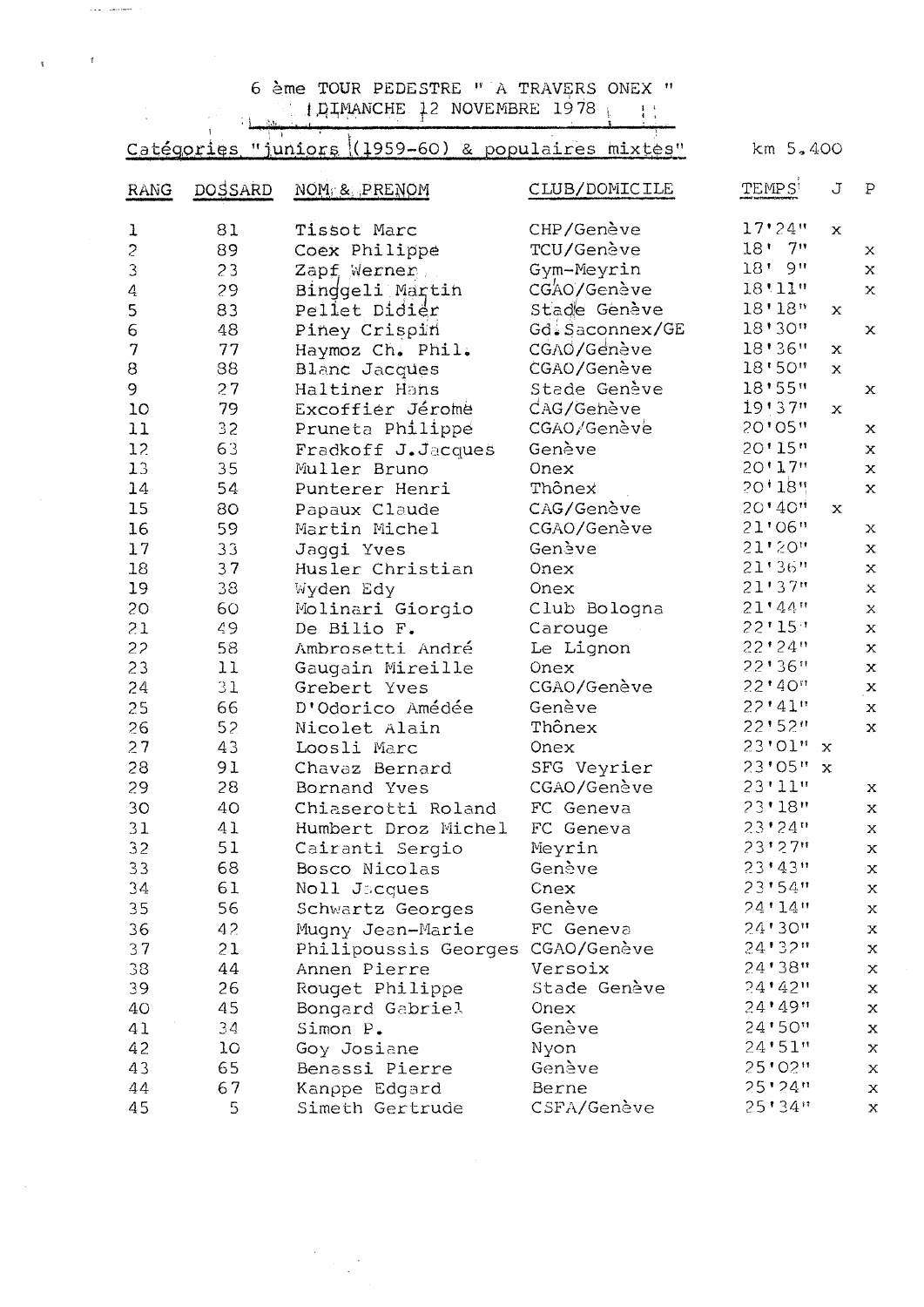| Catégories "juniors (1959-60) & populaires mixtes" km 5.400 (Suite) |  |  |  |
|---------------------------------------------------------------------|--|--|--|
|                                                                     |  |  |  |

| RANG | <b>DOSSARD</b> | NOM & PRENOM       | CLUB/DOMICILE | TEMPS   | $\mathbf J$ | $\mathbf{P}$ |
|------|----------------|--------------------|---------------|---------|-------------|--------------|
| 46   | 8              | Schwartz Chantal   | Genève        | 25'45"  |             | $\mathbf x$  |
| 47   | 3              | Muller Béatrice    | <b>Onex</b>   | 26'46'' |             | $\mathbf{x}$ |
| 48   | 2              | Guelat Carmélite   | Onex          | 27:26"  |             | $\mathbf{x}$ |
| 49   | 55             | Fromaigeat Jean    | Onex          | 28'01"  |             | $\mathbf{x}$ |
| 50   |                | Weiss Ria          | Bernex        | 28'37"  |             | $\mathbf x$  |
| 51   | 6              | Trischler Renée    | Bernex        | 28!29"  |             | $\mathbf{x}$ |
| 52   | 46             | Sostaric Milivoj   | Genève        | 29:28"  |             | $\mathbf x$  |
| 53   | 4              | Martin Denise      | Onex          | 29!34"  |             | $\mathbf{x}$ |
| 54   | 9              | Jaquenoud Martine  | Genève        | 31'41"  |             | $\mathbf x$  |
| 55   | 57             | Carpentier Charles | Poisy/France  | 33'13'' |             | $\mathbf x$  |
| 56   | 62.            | Falcoz Gérard      | Genève        | 33'14'' |             | $\mathbf x$  |

 $\sim 10$ 

 $\sim 0.1$ 

R E LA I S

| Catégorie "Féminine"<br>km 1.300 |                  |        |
|----------------------------------|------------------|--------|
|                                  | CGAO/GE I        | 3!22"  |
|                                  | Stade Genève     | 3!35"  |
|                                  | CAG              | 3'36"  |
| 4                                | CGAO/GE III      | 3'42'' |
| 5                                | CA Crassier      | 3'47'' |
| 6                                | CGAO/GE II       | 3'48'' |
| Catégorie masculine "jeunesse"   | km 1.300         |        |
|                                  | CA Crassier      | 3'08"  |
|                                  | SFG Bernex       | 3!26"  |
| 3                                | SFG Gd. Saconnex | 3.1380 |

 $\label{eq:2.1} \frac{1}{\sqrt{2}}\int_{\mathbb{R}^3}\frac{1}{\sqrt{2}}\left(\frac{1}{\sqrt{2}}\right)^2\frac{1}{\sqrt{2}}\left(\frac{1}{\sqrt{2}}\right)^2\frac{1}{\sqrt{2}}\left(\frac{1}{\sqrt{2}}\right)^2\frac{1}{\sqrt{2}}\left(\frac{1}{\sqrt{2}}\right)^2.$ 

| SFG Gd. Saconnex | 3138# |
|------------------|-------|
| SFG Epalinges    | 3!41" |
| CGAO/GE E I      | スキちつせ |
| CGAO/GE E II     | 3158# |
| SFG Jussy        | 4!04" |
|                  |       |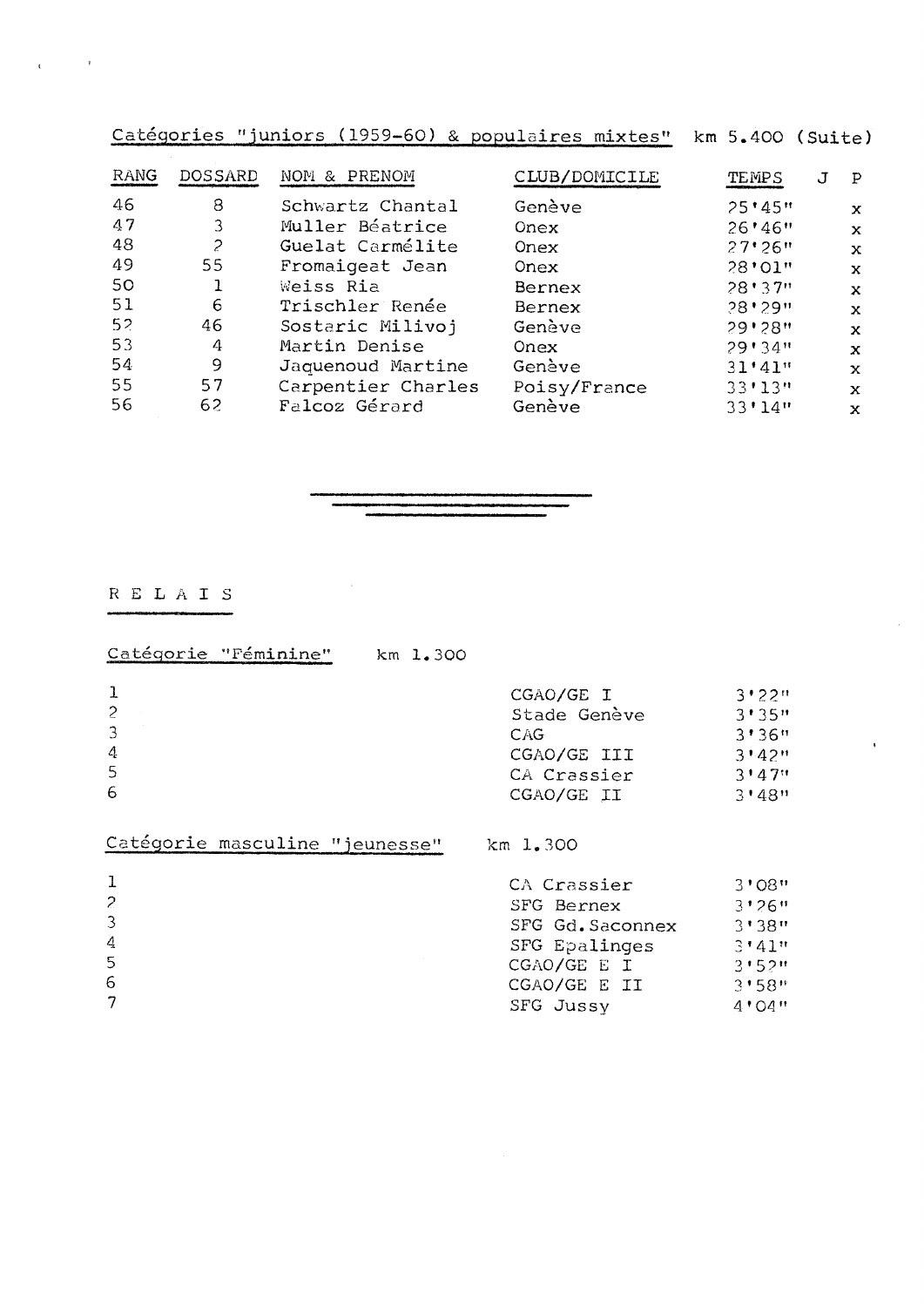| RANG           | DOSSARD | NOM & PRENOM            | CLUB/DOMICILE    | TEMPS    |
|----------------|---------|-------------------------|------------------|----------|
| RELAIS         | (suite) |                         |                  |          |
|                |         | Catégorie "adolescents" | km 1.300         |          |
| 1              |         |                         | UGS              | $2,49$ " |
| $\overline{c}$ |         |                         | Stade Genève     | 2:55"    |
| $\mathfrak{Z}$ |         |                         | SFG Châtelaine   | 3'00''   |
| 4              |         |                         | CGAO/GE          | $3'$ Ol" |
| 5              |         |                         | SFG Gd. Saconnex | 3'08''   |
|                |         |                         |                  |          |
|                |         |                         |                  |          |

Catégorie "adultes" km 1.300

 $\mathbf{1}$ 

 $\sqrt{\frac{1}{2} \left( \frac{1}{2} \right)^2 + \left( \frac{1}{2} \right)^2}$ 

CGAO/Genève 2'50"

Catégorie "Ecoliers B" (1967-1968) – km 1.800

| ı.     | 124 | Récupéro Robert       | Gym-Neyrin                 | 6!16"    |
|--------|-----|-----------------------|----------------------------|----------|
| 2.     | 164 | Wenger Bernard        | Avully Athl.Club           | 6!17"    |
| 3.     | 167 | Bucher Marc           | Veyrier                    | 6!28"    |
| $4$ .  | 165 | Heimo Pierre-David    | Avully Athl.Club           | 6!29"    |
| 5.     | 121 | Lienhardt Eric        | CGAO/Genève                | 6!45"    |
| 6.     | 145 | Giacobino Chs. Albert | SFG Eaux-Vives             | 6!47"    |
| 7.     | 108 | Paratte Frédéric      | CGAO/Genève                | 6!51"    |
| 8.     | 105 | Grandjean Stéphane    | CGAO/Genève                | 6!59"    |
| 9.     | 166 | Regnier Stéphane      | Divonne/France             | $7*02"$  |
| 10.    | 146 | Garcia Manuel         | SFG Esux-Vives             | 7'08''   |
| 11.    | 107 | Mettan Luc            | CGAO/Genève                | 7'09"    |
| 12.    | 142 | Martin-Achard Phil.   | SFG Jussy                  | 7'11''   |
| 13.    | 172 | Gaggini Lorenzo       | Onex                       | 7!13"    |
| 14.    | 112 | Beausoleil Laurent    | CGAO/Genève                | 7.14     |
| 15.    | 137 | Zufferey Christian    | SFG Confignon-Bernex 7'15" |          |
| 16.    | 132 | Fux Roger             | <b>SFG</b><br>Ħ<br>Ħ       | 7'16"    |
| 17.    | 143 | Schupbach Derik       | SFG Jussy                  | $7.17$ " |
| 18.    | 174 | Piney Simon           | Genève                     | 7:20"    |
| 19.    | 175 | Currat Thierry        | Onex                       | $7*20"$  |
| 20.    | 141 | Chanet Olivier        | SFG SH Châtelaine          | $7*26"$  |
| 21.    | 140 | Bartolini Ivan        | SFG SH<br>11               | 7.271    |
| $22 -$ | 101 | Baghdassarian Luc     | CGAO/Genève                | 7:28"    |
| 23.    | 171 | Schwartz Marc         | Genève                     | 7!29"    |
| 24.    | 177 | Conti François        | CGAO/Genève                | 7:31"    |
| 25.    | 122 | Cogne Sébastien       | CGAO/Genève                | 7!32"    |
| 26.    | 131 | Philippin Marc        | SFG Confignon-Bernex7'35"  |          |
| 27.    | 153 | Broccard Jean-Pierre  | SFG Genève-Ville           | 7'40''   |
| 28.    | 147 | Grandjean Thierry     | SFG Eaux-Vives             | 7:41"    |
| 29.    | 160 | Benetti Didier        | Laconnex                   | $7*42"$  |
| 30.    | 102 | Chollet Arnaud        | CGAO/Genève                | $7*43"$  |
| 31.    | 168 | Narbona Javier        | Châtelaine                 | $7.44$ " |
|        |     |                       |                            |          |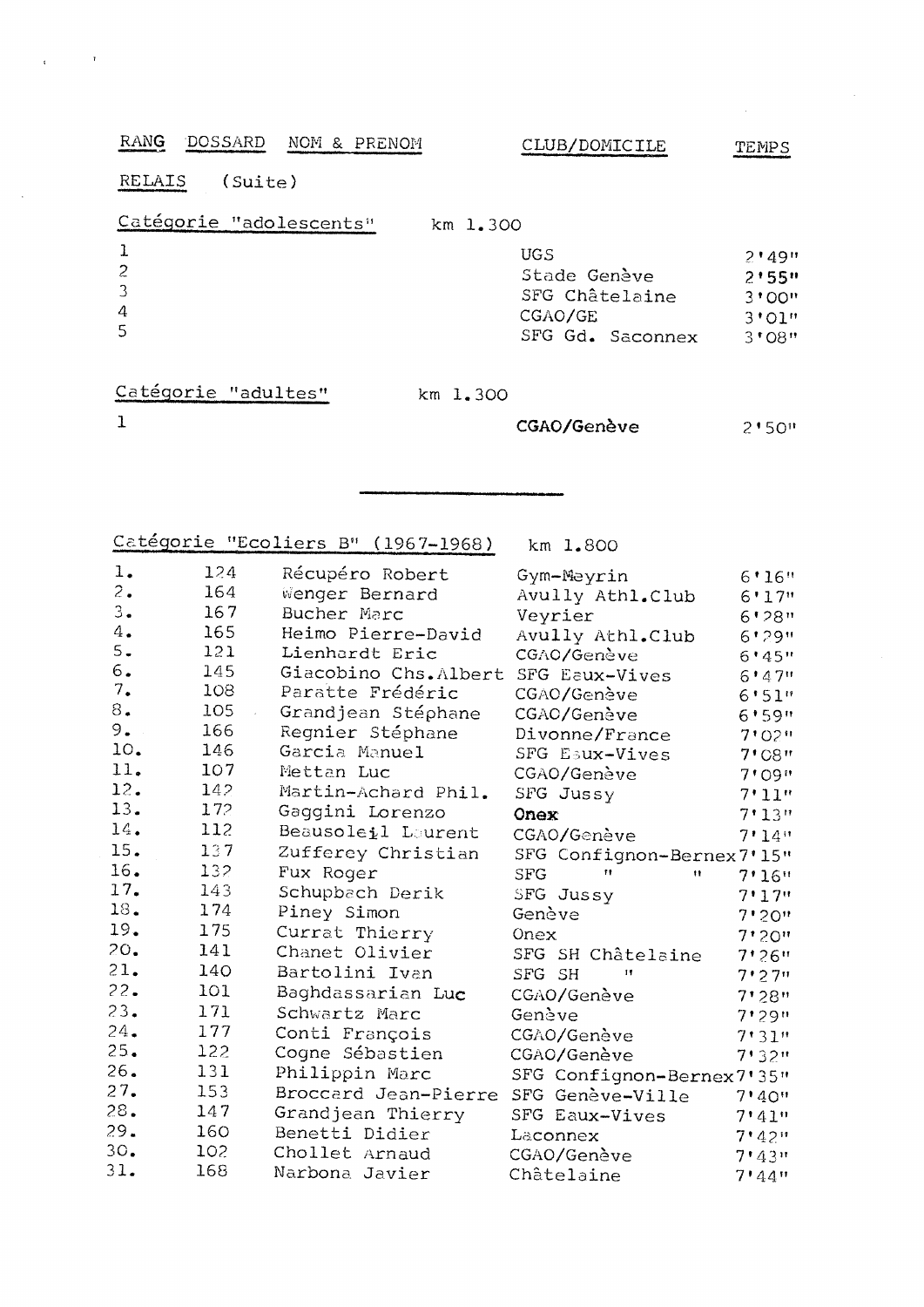#### RANG DOSSARD NOM & PRENOM

CLUB/DOMICILE

3roup.Sport.Chancy 8'56"

CGAO/Genève SFG E ux-Vives SFG Genève-Ville SFG Genève-Ville

CGAO/Genève CGAO/Genève

#### TEMPS

 $8 * 49"$  $8'44"$ 8'35"  $8 * 26$ <sup>n</sup><br> $8 * 30$ <sup>n</sup> 8'24"  $8$   $^{\circ}$  20"  $8$   $17$ <sup>n</sup>  $8'14''$ 

 $\mathcal{A}^{\mathcal{A}}$ 

 $\sim$ 

|     |     | Catégorie "Ecoliers B"<br>(Suite) |                      |        |
|-----|-----|-----------------------------------|----------------------|--------|
| 32. | 162 | Conti Alain                       | Onex                 | 7.46"  |
| 33. | 123 | Braunschweger Jean-M CGAO/Genève  |                      | 7:47"  |
| 34  | 144 | Gros Olivier                      | SFG Jussy            | 7'48'' |
|     | 103 | Dauet Jérôme                      | CGAO/Genève          | 7:48"  |
|     | 138 | Noverraz Claude                   | SFG Confignon        | 7.48"  |
| 35. | 135 | Zuber Philippe                    | SFG Confignon        | 7:49"  |
|     | 173 | Gaggini Stephano                  | Onex                 | 7149"  |
| 36. | 130 | Medardi Dario                     | SFG Epalinges        | 7:50"  |
| 37. | 116 | Jacquet André                     | CGAO/Genève          | 7:51"  |
| 38. | 127 | Murdoch Matthew                   | Group.Sport.Chancy   | 7:52"  |
| 39. | 106 | Kunz Alain                        | CGAO/Genève          | 7:53"  |
| 40. | 129 | Sonney Alexandre                  | SFG Epalinges        | 7:59"  |
| 41. | 176 | Karner D niel                     | St-Genis/FR          | 8'07'' |
| 42. | 125 | Mermod Philippe                   | Group. Sport. Chancy | 8'10'' |
| 43. | 148 | Daverio Robert                    | SFG Eaux-Vives       | 8'14"  |
| 44. | 114 | Gay Philippe                      | CGAO/Genève          | 8'17'' |
| 45. | 139 | Jelk Fabrice                      | SFG Confignon        | 8'20"  |

Junger Claude

 $\label{eq:2.1} \frac{1}{\sqrt{2}}\left(\frac{1}{\sqrt{2}}\right)^{2} \frac{1}{\sqrt{2}}\left(\frac{1}{\sqrt{2}}\right)^{2} \frac{1}{\sqrt{2}}\left(\frac{1}{\sqrt{2}}\right)^{2} \frac{1}{\sqrt{2}}\left(\frac{1}{\sqrt{2}}\right)^{2} \frac{1}{\sqrt{2}}\left(\frac{1}{\sqrt{2}}\right)^{2} \frac{1}{\sqrt{2}}\left(\frac{1}{\sqrt{2}}\right)^{2} \frac{1}{\sqrt{2}}\left(\frac{1}{\sqrt{2}}\right)^{2} \frac{1}{\sqrt{2}}\left(\frac{$ 

 $50.51$ 49.  $48.$  $47.$  $46.$ 

 $52 -$ 

 $\label{eq:1} \mathbf{E}^{(1)} = \mathbf{E}^{(1)} \mathbf{E}^{(1)}$ 

Deiana Roberto Nuel Laurent Leisi Laurent Bossart Frédéric Liechti Pascal

Tollerdo Desiderio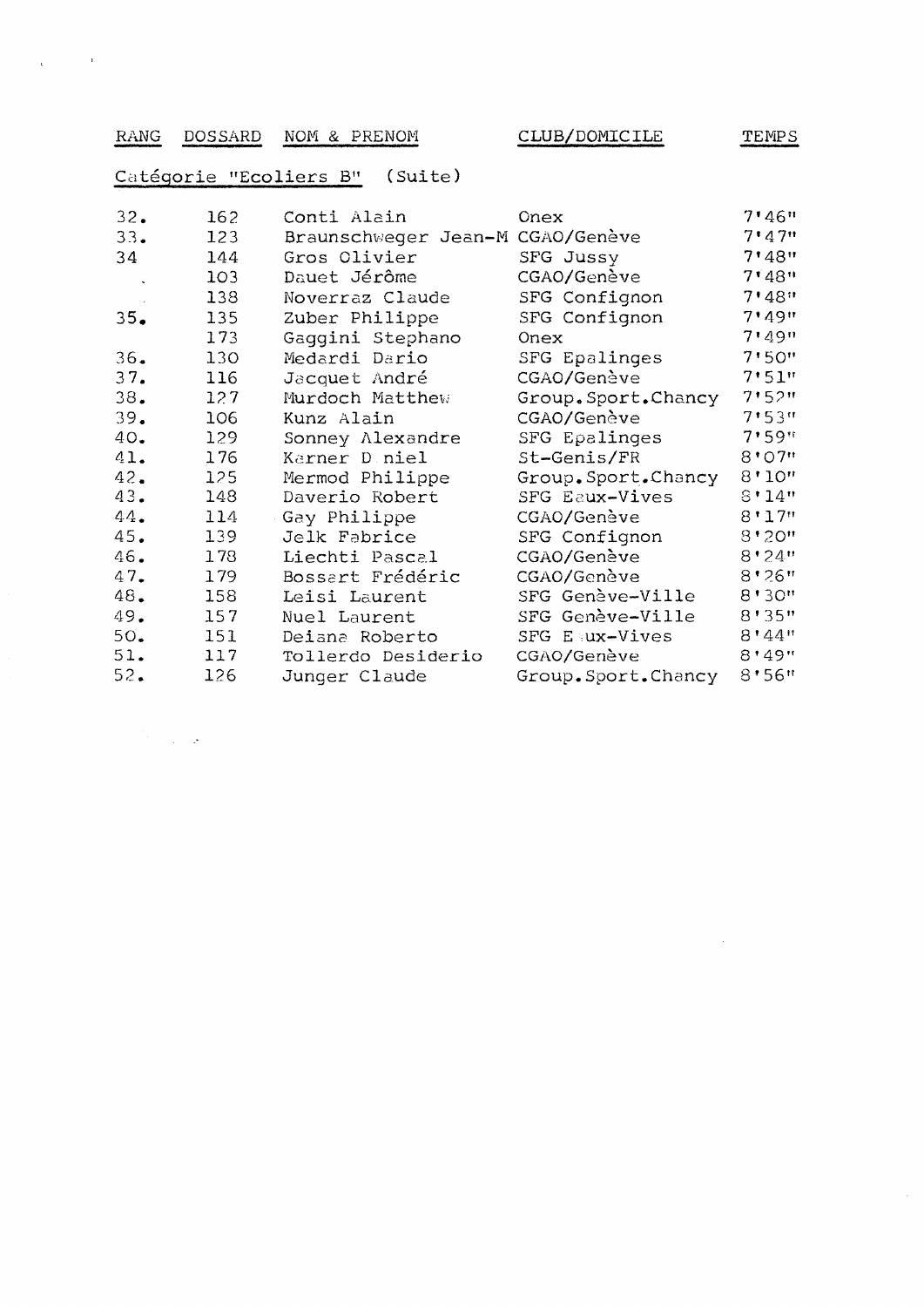Catégories "Cadettes B, Ecolières A, Ecolières B"

 $\label{eq:2.1} \begin{split} \mathcal{L}_{\text{max}}(\mathbf{r}) = \frac{1}{2} \mathcal{L}_{\text{max}}(\mathbf{r}) \,, \end{split}$ 

| RANG                    | <b>DOSSARD</b> | NCN & PRENON                | CLUB/DOMICILE              | TEMPS          | C/B                | E/A                       | E/B          |
|-------------------------|----------------|-----------------------------|----------------------------|----------------|--------------------|---------------------------|--------------|
| 1                       | 218            | BESSON Catherin CA CRASSIER |                            | 6'47           | $\mathbf X$        |                           |              |
| 2                       | 232            | BONGARD Luc.                | $C.G.A.$ Onex              | 52             |                    | x                         |              |
| $\overline{\mathbf{3}}$ | 234            | DALLENBACH Myr.             | Ħ<br>Ħ                     | 56             |                    | $\pmb{\chi}$              |              |
| 4                       | 247            | THEILER Béa.                | Pt Lancy                   | 7'01           |                    | $\mathbf x$               |              |
| 5                       | 216            | DOEBERLI Isa.               | Chene-Bourg                | 0 <sub>3</sub> | X                  |                           |              |
| $\mathbf 6$             | 209            | LOLLI Donat.                | $C.G.A.$ Onex              | 05             | $\mathbf{x}$       |                           |              |
| 7                       | 238            | KLAGES Anne.F.              | C.G.A. Onex                | 09             |                    | X                         |              |
| $\bf 8$                 | 239            | ROCHAT Nath.                | $C$ .G.A. Onex             | 10             |                    | X                         |              |
| 9                       | 251            | <b>BESSON Nicole</b>        | C.A. Crassier              | 25             |                    | X                         |              |
| 10                      | 217            | GUT Christine               | Genève                     | 34             | $\mathbf{x}$       |                           |              |
| 11                      |                |                             |                            |                |                    |                           |              |
| 12                      | 231            | <b>BADEL Sandra</b>         | C.G.A. Onex                | 39             |                    | $\mathcal{N}$             |              |
| 13                      | 236            | FRAISSE Val.                | $C \cdot G \cdot A$ . Onex | 40             |                    | ${\bf X}$                 |              |
| 14                      | 237            | JACQUET Isa.                | $C.G.A.$ Onex              | 41             |                    | X                         |              |
| 15                      | 206            | BOTTERON Cath.              | C.G.A. Onex                | 42             | $\mathbf{X}$       |                           |              |
| 16                      | 208            | MARTIN Ev.                  | 11<br>Ħ                    | 43             | $\mathbf{x}$       |                           |              |
| 17                      | 219            | SAHY Yannick                | C.A. Crassier              | 44             | $\mathbf x$        |                           |              |
| 18                      | 211            | HUNOT Corine                | $C.G.A.$ Onex              | 54             | $\bar{\mathbf{x}}$ |                           |              |
| 19                      | 248            | EBENER Nath.                | Onex                       | 8'00           |                    | $\mathbf x$               |              |
| 20                      | 240            | PHILIPOUSSIS I. C.G.A. Onex |                            | 0 <sub>3</sub> |                    | $\mathbf{x}$              |              |
| 21                      | 215            | LARDI Joel                  | Onex                       | 04             | x                  |                           |              |
| 22                      | 261            | GILLET Sandra               | $C$ .G.A. Onex             | 07             |                    |                           | x            |
| 23                      | 266            | GUIGNARD Carine Faucigny    |                            | 11             |                    |                           | $\mathbf{x}$ |
| 24                      | 235            | BRECCOLINI F.               | $C.G.A.$ Onex              | 13             |                    | x                         |              |
| 25                      | 265            | <b>VEBER Sandrine</b>       | Avully                     | 16             | $\mathbf x$        |                           |              |
| 26                      | 249            | VUILLE Chris.               | Onex                       | 17             |                    | X                         |              |
| 27                      | 263            | <b>SCHWARTZ Diane</b>       | Genève                     | 20             |                    |                           | X            |
| 28                      | 203            | TRIPOD Nicole               | C.G.A. Onex                | 21             | $\mathbf x$        |                           |              |
| 29                      | 205            | FUSSLER Cath.               | C.G.A. Onex                | 22             | X                  |                           |              |
| 30                      | 246            | SCHMIDT M.C.                | Onex                       | 2C             |                    | x                         |              |
| 31                      | 250            | DAVIDSON Isa.               | Onex                       | 9'15           |                    | $\boldsymbol{\mathsf{X}}$ |              |
| 32                      | 204            | ABBT Caroline               | $C.G.A$ Onex               | 10'10          | $\mathbf{X}$       |                           |              |
| 33                      | 202            | KAZIOL Régine               | $C.G.A.$ Onex              | 10'11          | $\mathbf{x}$       |                           |              |
| 34                      | 264            | <b>DAVET</b>                | Onex                       | 10'26          |                    |                           | $\mathbf x$  |
|                         |                |                             |                            |                |                    |                           |              |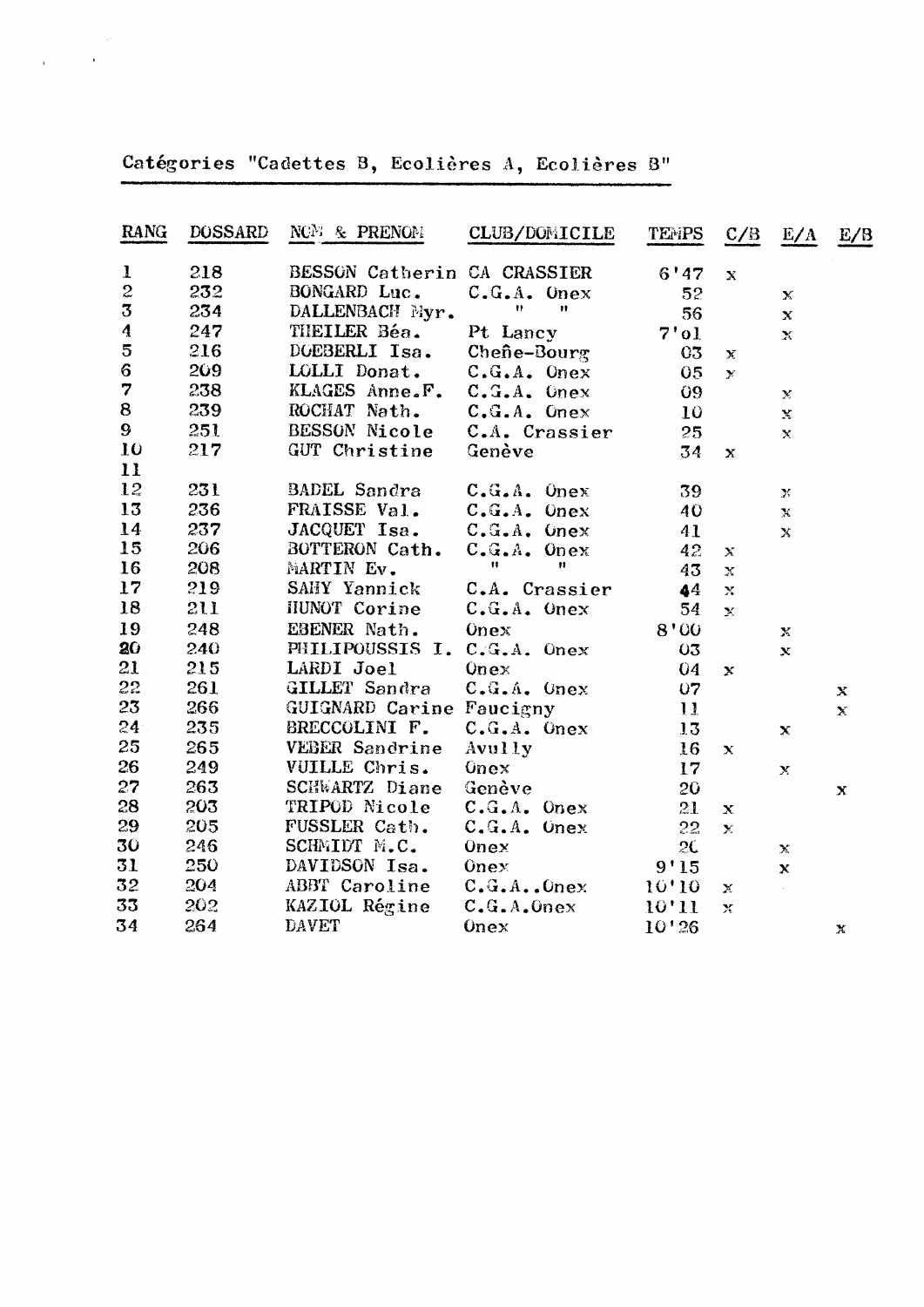| <b>RANG</b>    | DOSSARD                | NOM & PRENOM           | CLUB/DOMICILE        | <b>TEMPS</b>         |                   |
|----------------|------------------------|------------------------|----------------------|----------------------|-------------------|
|                | Catégorie "Ecoliers A" | $(1965 - 1966)$        | km 1.800             |                      |                   |
| $\mathbf{l}$ . | 323                    | Bosson Didier          | CGAO/Genève          | 5:53"                |                   |
| 2.             | 308                    | Rossigue Georges       | CHP/Genève           | 5!58"                |                   |
| 3.             | 306                    | Récupéro Claude        | Gym-Meyrin           | 6'04"                |                   |
| 4.             | 309                    | Ceroni Dario           | CHP/Genève           | 6!13"                |                   |
| 5.             | 317                    | Wolfisberg Gilbert     | Genève               | 6!17"                |                   |
| 6.             | 321                    | Brugger Didier         | Onex                 | 6!19"                |                   |
| 7.             | 304                    | Gueugnon Steve         | Gym-Meyrin           | 6!21"                |                   |
| 8.             | 290                    | Perriard Samuel        | CGAO/Genève          | 6!24"                |                   |
| 9.             | 314                    | Kaeser Bernard         | Onex                 | 6!25"                |                   |
| 10.            | 310                    | Sociberti Alain        | CHP/Genève           | 6'30"                |                   |
| 11.            | 312                    | Pittet Olivier         | Stade Genève         | 6!36"                | l                 |
| 12.            | 286                    | Matthey Benoit         | CGAO/Genève          | 6!37"                | $\left\{ \right.$ |
| 13.            | 311                    | Sociberti Guy          | CHP/Genève           | 6!41"                |                   |
| 14.            | 298                    | Pahud Johny            | SFG Confignon        | 6!48"                |                   |
| 15.            | 296                    | Balmer Pierre-Alain    | SFG Châtelaine       | 6!50"                |                   |
| 16.            | 301                    | Fauquex Jacques        | SFG Epalinges        | 6!52"                |                   |
| 17.            | 305                    | Guyot Yvan             | Gym-Meyrin           | 6!53"                |                   |
| 18.            | 320                    | Fluckiger Alain        | Le Lignon            | 6!58"                |                   |
| 19.            | 303                    | Frauchiger Laurent     | Gym-Meyrin           | 7'02''               |                   |
| 20.            | 291                    | Emch Olivier           | SFG Gd. Saconnex     | $7.04$ <sup>11</sup> |                   |
| 21.            | 322                    | Currat Patrick         | Onex                 | 7:05"                |                   |
| 22.            | 316                    | Goetz Laurent          | Chêne-Bourg          | 7.11"                |                   |
| 23.            | 272                    | Bersier Yves           | CGAO/Genève          | 7:16"                |                   |
| 24.            | 319                    | Sideri Stéphane        | CA Crassier          | $7.24$ "             |                   |
| 25.            | 313                    | Gildemeister Rudolf    | CGAO/Genève          | $7*25"$              |                   |
| 26.            | 293                    | Muller Thomas          | SFG Jussy            | $7.31$ "             |                   |
| 27.            | 295                    | Galetto Francis        | SFG Jussy            | 7:34"                |                   |
| 28.            | 288                    | Paratte Raphael        | CGAO/Genève          | 7:39"                |                   |
| 29.            | 297                    | Lendormi Marc          | SFG Châtelaine       | $7*56"$              |                   |
| 30.            | 299                    | Merren David           | SFG Confignon        | 8'09''               |                   |
| 31.            | 318                    | Besuchet Christophe    | Onex                 | 8!14"                |                   |
| 32.            | 292                    | Iglesias<br>Christophe | SFG Gd. Saconnex     | 8!22"                |                   |
| 33.            | 276                    | Chauveau Patrick       | CGAO/Genève          | 8!37"                |                   |
| 34.            | 302                    | Gonnet Jean-Pierre     | Group. Sport. Chancy | 9:20"                |                   |

 $\label{eq:2.1} \mathbf{v}^{(1)} = \mathbf{v}^{(1)} + \mathbf{v}^{(2)} + \mathbf{v}^{(3)} + \mathbf{v}^{(4)}$ 

 $\label{eq:1} \frac{1}{2} \int_{\mathbb{R}^3} \frac{1}{2} \int_{\mathbb{R}^3} \frac{1}{2} \int_{\mathbb{R}^3} \frac{1}{2} \int_{\mathbb{R}^3} \frac{1}{2} \int_{\mathbb{R}^3} \frac{1}{2} \int_{\mathbb{R}^3} \frac{1}{2} \int_{\mathbb{R}^3} \frac{1}{2} \int_{\mathbb{R}^3} \frac{1}{2} \int_{\mathbb{R}^3} \frac{1}{2} \int_{\mathbb{R}^3} \frac{1}{2} \int_{\mathbb{R}^3} \frac{1$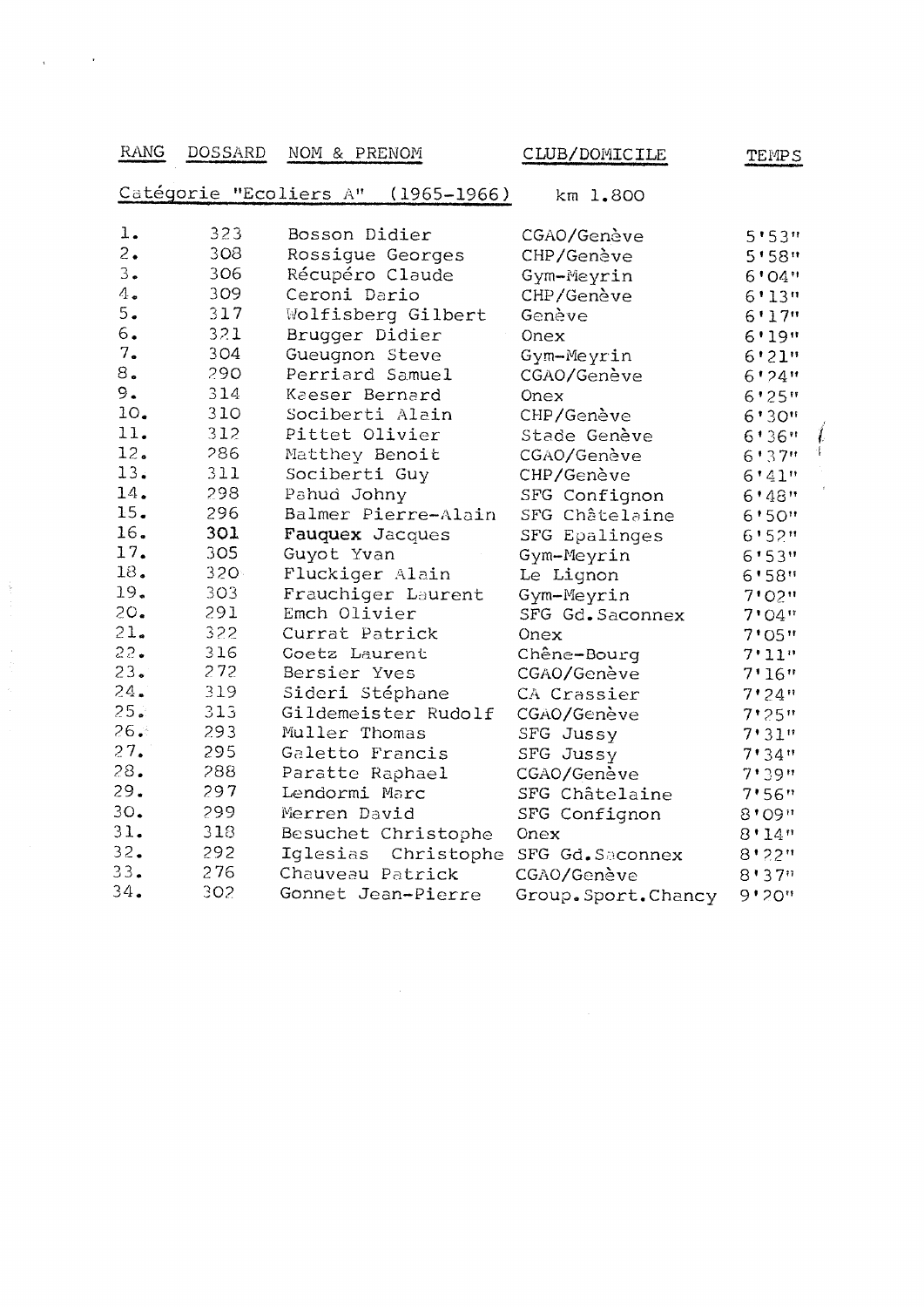#### RANG DOSSARD NOM & PRENOM CLUB/DOMICILE TEMPS

 $\mathbf{v} = \left\{ \begin{array}{ll} 0 & \mathbf{v} \in \mathbb{R}^d, \ \mathbf{v} \in \mathbb{R}^d, \ \mathbf{v} \in \mathbb{R}^d, \ \mathbf{v} \in \mathbb{R}^d, \ \mathbf{v} \in \mathbb{R}^d, \ \mathbf{v} \in \mathbb{R}^d, \ \mathbf{v} \in \mathbb{R}^d, \ \mathbf{v} \in \mathbb{R}^d, \ \mathbf{v} \in \mathbb{R}^d, \ \mathbf{v} \in \mathbb{R}^d, \ \mathbf{v} \in \mathbb{R}^d, \ \$ 

| Catégorie Cadets B |  | (1963- |
|--------------------|--|--------|
|                    |  |        |

 $\sim 10^{-11}$ 

 $3 - 1964$ 

| $\mathbf{1}_{\bullet}$ | 375 | Jacquerioz Thierry   | Martigny         | 5!31"             |
|------------------------|-----|----------------------|------------------|-------------------|
| 2.                     | 379 | Haab Jean-Marc       | CA Crassier      | 5!33"             |
| 3.                     | 376 | Vez Jean-Daniel      | Lully/Confignon  | 5'34"             |
| 4.                     | 360 | Droxler Raphael      | Gym-Meyrin       | 5!38"             |
| 5.                     | 359 | Wanner Eric          | Gym-Meyrin       | $5*48"$           |
| 6.                     | 365 | Weber Pierre         | CHP/Genève       | 5:53"             |
| 7.                     | 355 | Gygi Geoffroy        | Gym-Meyrin       | 5!59"             |
| $\mathbf 8$ .          | 357 | Herrero Carlos       | Gym-Meyrin       | 6!CL              |
| 9.                     | 364 | Camesi Romano        | CHP/Genève       | 6'03''            |
| 10.                    | 354 | Medardi Bruno        | SFG Epalinges    | 6'06"             |
| 11.                    | 356 | Guyot Christian      | Gym-Meyrin       | 6'09''            |
| 12.                    | 380 | Henry Frank          | (A Crassier      | 6!13"             |
| 13.                    | 361 | Quinlan James        | CGA Onex         | 6!16"             |
| 14.                    | 377 | Ducret Christian     | Onex             | 6!24"             |
| 15.                    | 366 | Kunz Dominique       | CGAO/Genève      | 6!25"             |
| 16.                    | 344 | Rapin Bernard        | SFG Gd. Saconnex | 6!26"             |
| 17.                    | 378 | Nicolet Jean-Claude  | Genève           | 6!27"             |
| 18.                    | 349 | Baehm Denis          | SFG Confignon    | 6!28"             |
|                        | 367 | Desplanches Gilles   | CGAO/Genève      | 6!28"             |
|                        | 382 | Bally Jean-Marc      | CA Crassier      | 6!28"             |
| 19.                    | 362 | Rey Vincent          | CGAO/Genève      | 6!33"             |
| 20.                    | 384 | Grosjean Daniel      | CA Crassier      | 6!35"             |
| 21.                    | 358 | Rochat P trick       | Gym-Meyrin       | 6!36"             |
| 22.                    | 383 | Turner Alain         | CA Crassier      | 61371             |
| 23.                    | 381 | Krebs Denis          | CA Crassier      | $6*40*$           |
| 24.                    | 347 | Apotheloz Jacques    | SFG Eaux-Vives   | 6!45"             |
| 25.                    | 352 | Bettex Pierre-André  | SFG Epalinges    | $6.48$ "          |
| 26.                    | 373 | Kaeser Jean-François | CGAO/Genève      | 6!49"             |
| 27.                    | 350 | Pamingle Dominique   | SFG Confignon    | 6!50"             |
| 28.                    | 369 | Kropf Alain          | CGAO/Genève      | 6!52"             |
| 29.                    | 374 | Narbona David        | Châtelaine       | 6:54"             |
| 30.                    | 371 | Charpilloz Alain     | CGAO/Genève      | 7.12 <sub>0</sub> |
| 31.                    | 341 | Perez Sébastien      | SFG Genève-Ville | $7*20"$           |
| 32.                    | 370 | Charpilloz Philippe  | CGAO/Genève      | 7:24"             |
| 33.                    | 368 | Seidl Willy          | CGAO/Genève      | 7:34"             |
| 34.                    | 345 | Iglesias Fabrice     | SFG Gd. Saconnex | 7:38"             |

 $\begin{array}{c} \mathcal{L}_{\mathcal{A}} \\ \mathcal{L}_{\mathcal{A}} \end{array}$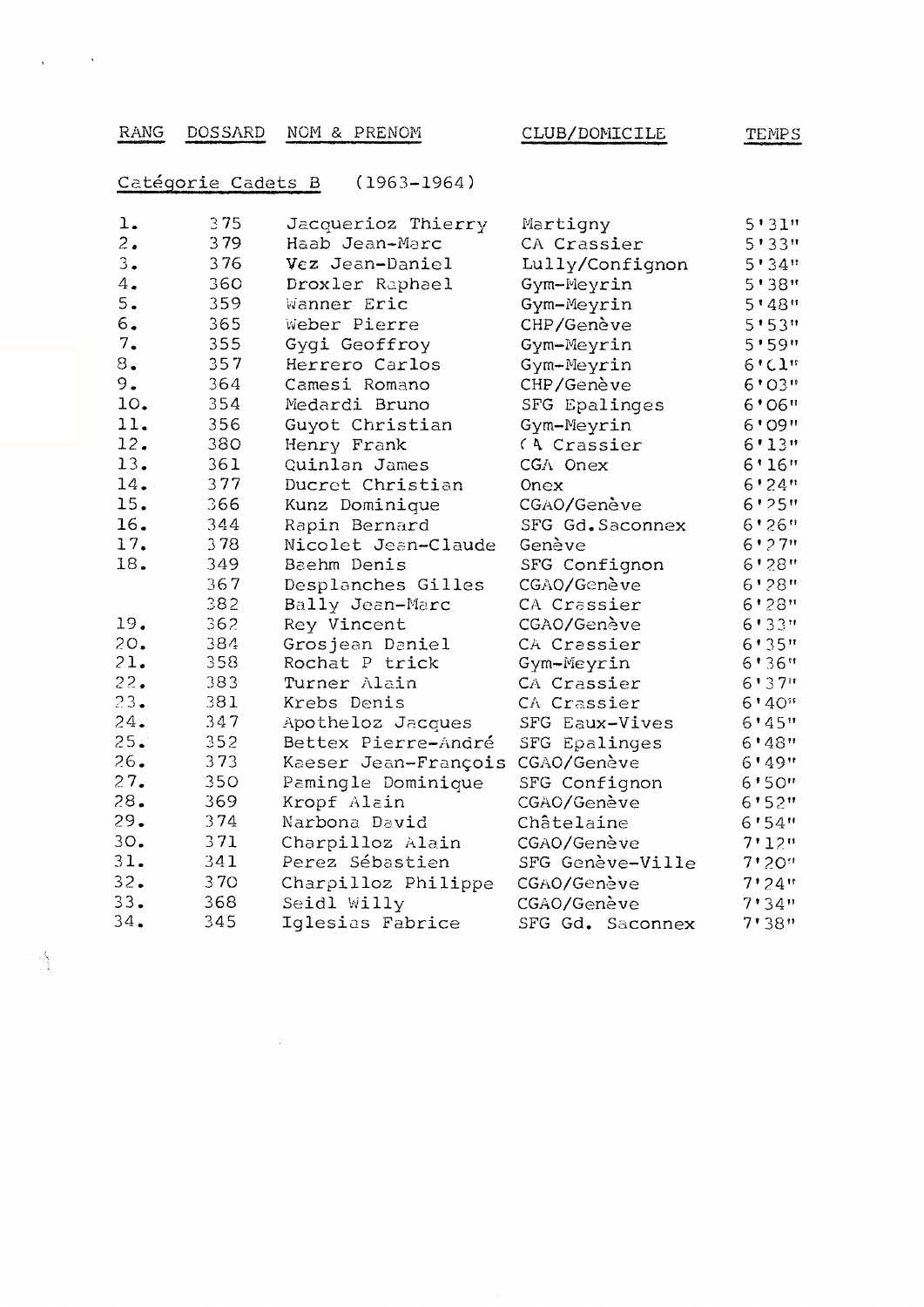Catégories Féminines "Seniors, Juniors, Cadettes A."

 $\label{eq:2.1} \frac{1}{\sqrt{2\pi}}\left(\frac{1}{\sqrt{2\pi}}\right)^{1/2}\left(\frac{1}{\sqrt{2\pi}}\right)^{1/2}\left(\frac{1}{\sqrt{2\pi}}\right)^{1/2}\left(\frac{1}{\sqrt{2\pi}}\right)^{1/2}\left(\frac{1}{\sqrt{2\pi}}\right)^{1/2}\left(\frac{1}{\sqrt{2\pi}}\right)^{1/2}\left(\frac{1}{\sqrt{2\pi}}\right)^{1/2}\left(\frac{1}{\sqrt{2\pi}}\right)^{1/2}\left(\frac{1}{\sqrt{2\pi}}\right)^{1/2}\left(\frac{1}{\sqrt{$ 

| RANG                  | <b>DOSSARD</b> | NOM & PRENOM         | CLUB/DOMICILE                            | TEMPS | F/S                 | F/J | C/A |
|-----------------------|----------------|----------------------|------------------------------------------|-------|---------------------|-----|-----|
| 1                     | 402            | GUBLER Eliane C.A.G. |                                          | 6'24  | $\boldsymbol{\chi}$ |     |     |
| $\overline{2}$        | 428            | LENGELER R.          | Gym Meyrin                               | 27    |                     |     | Х   |
| 3                     | 416            | MENGHETTI D.         | $C*AoGo$                                 | 31    |                     | X   |     |
| 4                     | 401            | BACH C1.             | C.A.G.                                   | 45    | ×                   |     |     |
| $\overline{5}$        | 404            | BASSIN A.L.          | L'Orient                                 | 54    | $\mathbf{x}$        |     |     |
| 6                     | 403            | HONEGGER A.          | C.A.G.                                   | 58    | $\mathbf{x}$        |     |     |
| $\overline{7}$        | 423            | LOLLI M.             | $C.G.A.$ Onex                            | 7'15  |                     |     | x   |
| 8                     | 424            | AEBY Dor.            | $C_{\bullet}G_{\bullet}A_{\bullet}$ Onex | 23    |                     |     | X   |
| $\boldsymbol{\Theta}$ | 425            | MARTIN Chris.        | Ħ<br>11                                  | 27    |                     |     | X   |
| 10                    | 429            | MARTI E.             | Stade-Genève                             | 31    |                     |     | x   |
| 11                    | 405            | HAENNI U.            | Genève                                   | 45    | $\mathbf x$         |     |     |
| 12                    | 406            | ACKERMANN J.         | Carouge                                  | 46    | $\mathbf x$         |     |     |
| 13                    | 408            | SIMETH Gert.         | Genève                                   | 50    | $\mathbf x$         |     |     |
| 14                    | 407            |                      | KARNER Chris. St.-Genis/Fr.              | 9'14  | X                   |     |     |
| 15                    | 427            | <b>CHARPILLOZY</b>   | $C.G.A.$ Onex                            | 33    |                     |     | Х   |

 $\label{eq:2.1} \mathcal{L}(\mathcal{L}^{\text{max}}_{\text{max}}(\mathcal{L}^{\text{max}}_{\text{max}}(\mathcal{L}^{\text{max}}_{\text{max}}(\mathcal{L}^{\text{max}}_{\text{max}})))$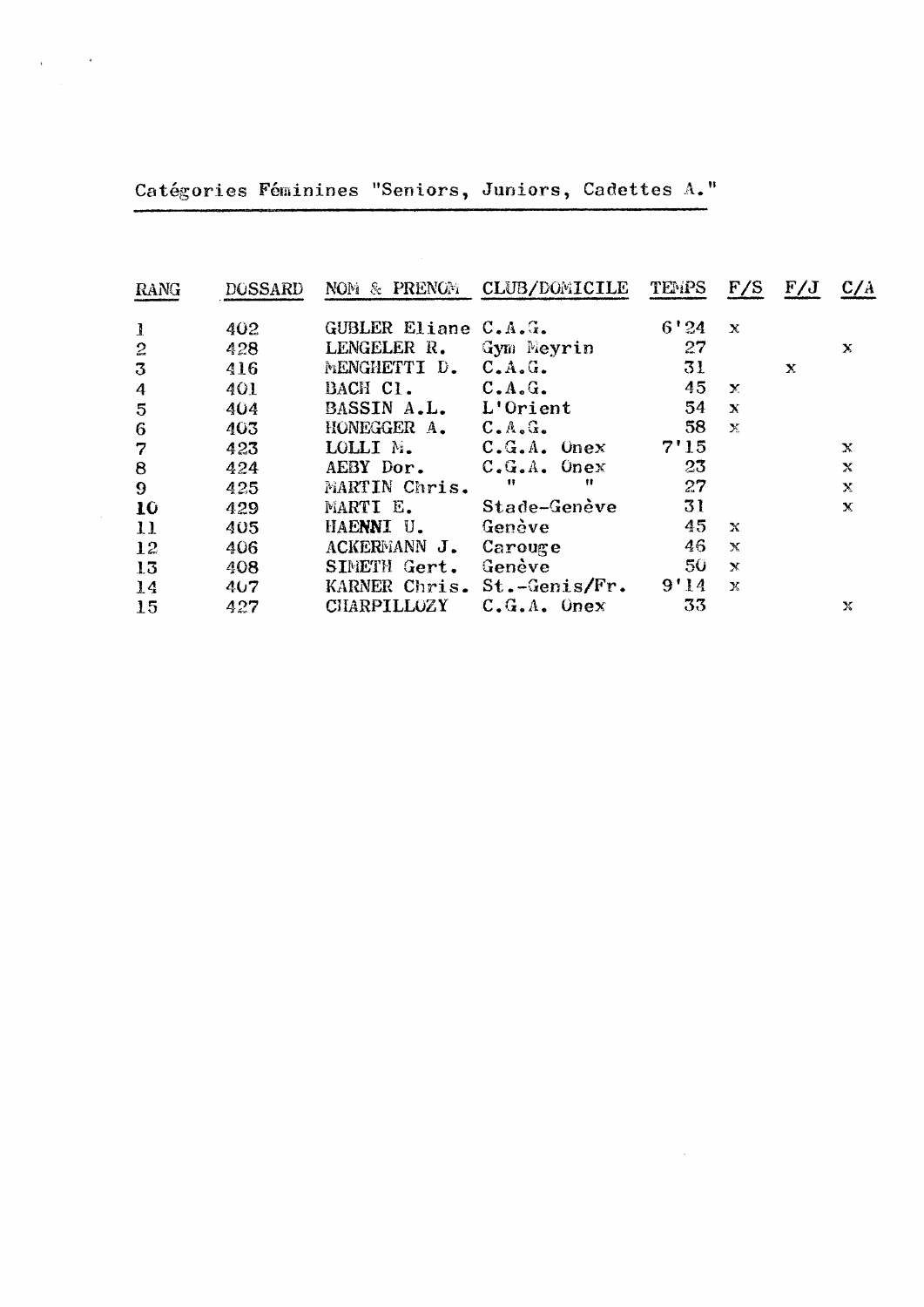| <b>RANG</b> | DOSSARD | NOM & PRENOM         | CLUB/DOMICILE            | TEMPS      |
|-------------|---------|----------------------|--------------------------|------------|
| 1.          | 450     | Hicklin Lut          | CGA0/Genève              | $11^{111}$ |
| 2.          | 457     | Lentz André          | US Faucigny              | 11'19''    |
| 3.          | 449     | Constantin Damien    | CGAO/Genève              | $11+220$   |
| 4.          | 452     | Steffen Jean         | CHP/Genève               | 11'38"     |
| 5.          | 443     | Gentsch Roland       | Gym-Meyrin               | 11!55"     |
| 6.          | 453     | Sauberli Eric        | CHP/Genève<br>$\epsilon$ | 12'09''    |
| 7.          | 446     | Hubner Michel        | Gym-Meyrin               | 12'22''    |
| 8.          | 444     | Abbet Pascal         | Gym-Meyrin               | 12'28"     |
| 9.          | 447     | Ducret Philippe      | Gym-Meyrin               | 12:35"     |
| 10.         | 442     | Giroud François      | SFG Châtelaine           | 12'18''    |
| 11.         | 456     | Zeder Michel         | Avanchet-Parc            | 12'49"     |
| 12.         | 445     | Werlen Guy           | Gym-Meyrin               | 12:55"     |
| 13.         | 454     | Gillot Eric          | Carouge                  | 13'04''    |
| 14.         | 448     | Defreudenrich Pierre | SFG Jussy                | 13:59"     |
| 15.         | 455     | Gremien Marc         | Genève                   | 14'07''    |
| 16.         | 441     | Berthoud Michel      | SFG Gd. Saconnex         | 14'12''    |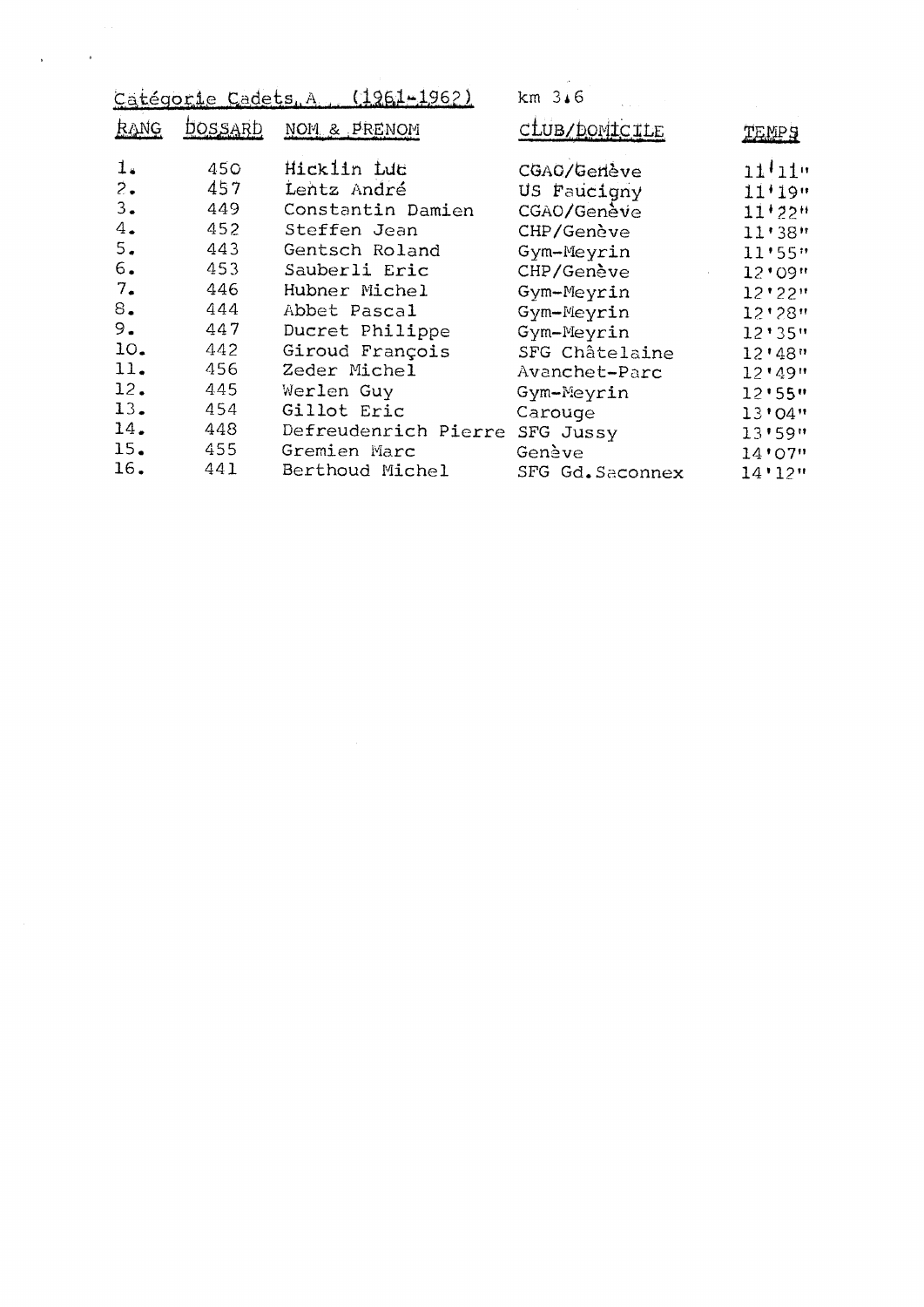$\label{eq:2.1} \mathbf{y}_{\mathbf{z}}(t) = \mathbf{y}_{\mathbf{z}}(t) + \mathbf{y}_{\mathbf{z}}(t) + \mathbf{y}_{\mathbf{z}}(t) + \mathbf{y}_{\mathbf{z}}(t)$ 

### Catégories"Seniors, Vétérans I, Vétérans II

 $\sim 2\sqrt{3}$ 

| $\mathbf{1}_{\bullet}$ | 609 | Buhler Franz                  | Genève           | $26'55''$ x                         |                           |              |
|------------------------|-----|-------------------------------|------------------|-------------------------------------|---------------------------|--------------|
| 2.                     | 608 | Galli Pierre                  | Schaffhouse      | $26'55''$ x                         |                           |              |
| 3.                     | 604 | Berset Jean-Pierre            | Belfaux          | $26*59"x$                           |                           |              |
| 4.                     | 603 | Umberg Richard                | ST Berne         | $27'42''$ x                         |                           |              |
| 5.                     | 659 | Bugnard Pierre                | CA Fribourg      | $27'57''$ x                         |                           |              |
| 6.                     | 625 | Nikles Werner                 | Stade Genève     | $28'04''$ x                         |                           |              |
| 7.                     | 622 | Lenta Jean-Michel             | US Faucigny      | $28'16''$ x                         |                           |              |
| 8.                     | 620 | Bricout Patrick               | US Faucigny      | $28'34''$ x                         |                           |              |
| 9.                     | 601 | Bucher Rudi                   | Genève           | 28:39"x                             |                           |              |
| 10.                    | 630 | Dominique Pierre              | Genève           | $28'44''$ x                         |                           |              |
| 11.                    | 669 | Dicker Robert                 | CHP/Genève       | $28'48''$ x                         |                           |              |
| 12.                    | 602 | Durussel Jean-Daniel SFG Nyon |                  | 28'50" x                            |                           |              |
| 13.                    | 537 | Cattin Louis                  | CHP/Genève       | 28'52"                              | $\mathbf x$               |              |
| 14.                    | 605 | Jorg Markus                   | CGAO/Genève      | $29'15''$ x                         |                           |              |
| 15.                    | 640 | Greiner Ernest                | Le Lignon        | $29'19''$ x                         |                           |              |
| 16.                    | 655 | Assor Isaac                   | Genève           | 29'40" x                            |                           |              |
| 17.                    | 656 | Bouchard Raymond              | Canada-Lahr      | 29'55" x                            |                           |              |
| 18.                    | 648 | Vuillemenot Roland            | At.Club Gessien  | 30'10"<br>$\boldsymbol{\mathsf{x}}$ |                           |              |
| 19.                    | 611 | Mellifluo Alphonse            | CHO/Genève       | $30'13''$ x                         |                           |              |
| 20.                    | 619 | Excoffier Emanuel             | Centre At.Genève | 30'14" x                            |                           |              |
| 21.                    | 632 | Sterchi Willy                 | Chêne-Bougeries  | 30'20" x                            |                           |              |
| 22.                    | 618 | Davel Christian               | Centre At.Genève | 30'56" x                            |                           |              |
| 23.                    | 567 | Cuennet Jean-Claude           | CA Belfaux       | $30*57"$                            | $\mathbf x$               |              |
| 24.                    |     | Eracle Pierre                 | Genève           | 30'58"                              |                           | $\mathsf{x}$ |
| 25.                    | 593 | Kunz Gilbert                  | CGAO/Genève      | 31'04"                              |                           | $\mathbf{x}$ |
| 26.                    | 564 | Chevalley Gilbert             | Thonon           | 31'05''                             | $\mathbf x$               |              |
| 27.                    | 642 | Knuchel Erich                 | Avully           | $31'07''$ x                         |                           |              |
| 28.                    | 613 | Gadella Sylvain               | CHP/Genève       | $31'11''$ x                         |                           |              |
| 29.                    |     | Guignard                      | US Faucigny      | 31'13''                             |                           |              |
| 30.                    | 547 | Fracheboud André              | Chêne-Bougeries  | 31'17''                             | $\mathbf x$               |              |
| 31.                    | 664 | Laubscher André               | Genève           | $31'33''$ x                         |                           |              |
| $32-$                  | 653 | Binder Jacques                | CA Crassier      | $31'46''$ x                         |                           |              |
| 33.                    | 533 | Thevenoz Gérard               | CGAO/Genève      | 31'52"                              | $\mathbf x$               |              |
| 34.                    | 654 | Orelli Jean-Marc              | Stade Genève     | 31!53" x                            |                           |              |
| 35.                    | 644 | Ackermann Louis               | Carouge          | $32'04'' \times$                    |                           |              |
| 36.                    | 668 | Rouge Robin                   | CHO/Genève       | $32'05''$ x                         |                           |              |
| 37.                    | 643 | Antille Claude                | Casierre         | $32'08''$ x                         |                           |              |
| 38.                    | 636 | Bourgignon Raymond            | SFG Genthod      | $32'13''$ x                         |                           |              |
| 39.                    | 649 | Jaquenoud Ernest              | Genève           | $32'14''$ x                         |                           |              |
| 40.                    | 607 | Contin Denis                  | CGAO/Genève      | $32'16''$ x                         |                           |              |
| 41.                    | 539 | Martin Pierre-Yves            | Genève           | 32'25''                             | x                         |              |
| 42.                    | 535 | Cossettini Renzo              | CGAO/Genève      | 32'26"                              | $\mathbf x$               |              |
| 43.                    | 506 | Gavillet Sixte                | CA Aiglon        | $32*36"$                            |                           | x            |
| 44.                    | 663 | Dubulluit Jean-Claude Genève  |                  | $32'43''$ x                         |                           |              |
| 45.                    | 624 | Costa Gérard                  | US Faucigny      | $32'47''$ x                         |                           |              |
| 46.                    | 558 | Schaulin Roland               | Carouge          | 32'48"                              | $\mathbf x$               |              |
| 47.                    | 557 | Matthey Bernard               | Onex             | 32!55"                              | $\boldsymbol{\mathsf{x}}$ |              |
| 48.                    | 480 | Bazzi Claude                  | CHP/Genève       | 33'03''                             |                           | x            |
| 49.                    | 471 | Armengol Albert               | CGAO/Genève      | 33'06''                             |                           | x            |
|                        |     |                               |                  |                                     |                           |              |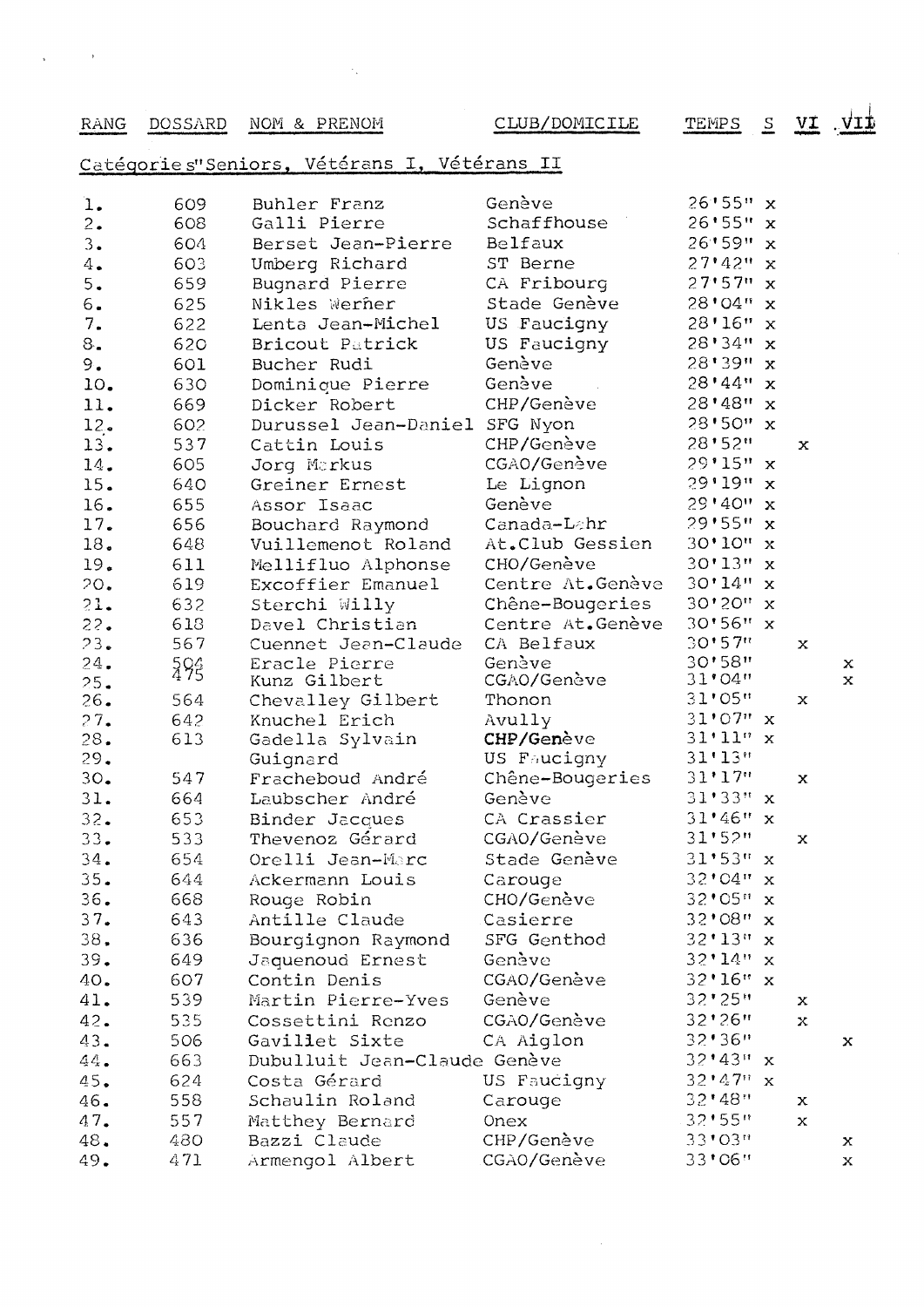Catégories"Seniors, Vétérans 1, Vétérans 11"

 $\langle \rangle$  ) is

 $\mathbf{A}$ 

| RANG | <b>DOSSARD</b> | NON/PRENON               | CLUB/DOMICILE      | <b>TEMPS</b>                                    |                                         | S. VI            | VII                       |
|------|----------------|--------------------------|--------------------|-------------------------------------------------|-----------------------------------------|------------------|---------------------------|
| 50   | 491            | <b>BAUMGARTNER</b>       | Onex               | 33'12                                           |                                         |                  | X                         |
| 51   | 543            | DUMAREST P.              | St-Genis           | 19                                              |                                         | X                |                           |
| 52   | 629            | MEYLAN J.F.              | Le Brassus         | 29                                              | $\mathbf x$                             |                  |                           |
| 53   | 479            | DORET J.F.               | $CeHePe$           | 45                                              |                                         |                  | $\pmb{\times}$            |
| 54   | 562            | THEILER P.               | Pt. Lancy          | $46\,$                                          |                                         | Ķ                |                           |
| 55   | 606            | MARTIN N.                | $C, G, A$ . Onex   | 48                                              | X                                       |                  |                           |
| 56   | 532            | GUICHARD P.A. C.G.A.Onex |                    | 55 <sub>1</sub>                                 |                                         |                  |                           |
| 57   | 616            | TAVERNIER D.             | SFG Jussy          | 34'08                                           | $\mathbf x$                             | $\sum_{i=1}^{N}$ |                           |
| 58   | 498            | LEISI G.                 | Genève             | 09                                              |                                         |                  | X                         |
| 59   | 628            | BURRI W.                 | Pt. Saconnex       | 12                                              | $\mathbf x$                             |                  | Ň.                        |
| 60   | 492            | GUT W.                   | Genève             | 14                                              |                                         |                  | $\mathbf x$               |
| 61   | 554            | <b>NARBONA</b>           | Châtelaine         | $\overline{15}$                                 |                                         | $\pmb{\chi}$     |                           |
| 62   | 477            | SANDOZ Ch.               | $C$ . G. A. Onex   |                                                 |                                         |                  | X                         |
| 63   | 635            | FOREL V.                 | Prangin            |                                                 | X                                       |                  | $\sim$                    |
| 64   | 483            | BENETTI A.               | Laconnex           | $\frac{1}{4}$<br>$\frac{9}{4}$<br>$\frac{2}{3}$ |                                         |                  | $\pmb{\times}$            |
| 65   | 484            | METTANG G.               | La Tour de Peilz   | 56                                              |                                         |                  |                           |
| 66   | 652            | DEMIERRE R.              | Vernier            | 58                                              |                                         |                  | $\frac{1}{2}$             |
| 67   | 651            | MOSER P.                 | Collex-Bossy       | 0Ô<br>35<br>ŧ                                   | $\frac{\mathbf{x}}{\mathbf{x}}$         |                  |                           |
| 68   | 661            | PUNTENER H.              | Genève             | Ö3                                              | $\mathbf{x} \in \mathbf{x}$             |                  |                           |
| 69   | 626            | ROQUAND D.               | Carouge            | $O\vec{7}$                                      |                                         |                  |                           |
| 70   | 563            | MEYER E.                 | Borex              |                                                 | У.                                      | X                |                           |
| 71   | 561            | NOIR D.                  | Nyon               | 90<br>23                                        |                                         | $\bf{X}$         |                           |
| 72   | 631            | SCHMID F.                | Genève             | $27\,$                                          | X                                       |                  |                           |
| 73   | 536            | RIES JD                  | $C$ . $II$ . $P$ . | $2\bar{8}$                                      |                                         | $\mathbf x$      |                           |
| 74   | 474            | DAVET A.                 | $C.G.A.$ Onex      |                                                 |                                         |                  | x                         |
| 75   | 634            | WITTWR N.                | Gd. Lancy          | 30<br>33                                        | X                                       |                  | $\sim$                    |
| 76   | 658            | FRADKOFF J;J             | Genève             |                                                 | $\mathbf{\dot{X}}$                      |                  |                           |
| 77   | 501            | SOMMER W.                | Genève             | 34<br>35                                        | Ť.                                      |                  | $\boldsymbol{\mathrm{X}}$ |
| 78   | 627            | BLONDIN A.               | Genève             | 53                                              |                                         |                  |                           |
| 79   | 610            | SONNEY J.C.              | SFG Epallinge      | 54                                              | $\begin{array}{c}\nX \\ X\n\end{array}$ |                  |                           |
| 80   | 570            | FISCHER N.               | SFG Presinge       | 55                                              |                                         | $\mathbb{X}$     |                           |
| 81   | 538            | BOURDIN_A.               | Genève             | 36'13                                           |                                         | X                |                           |
| 82   | 505            | BALMER R.                | Club S. Ch.        | 21                                              |                                         |                  | X                         |
| 83   | 612            | VODOZ G.                 | $CeII+Po$          | $\frac{4}{3}$ 5                                 |                                         |                  |                           |
| 84   | 650            | ANDREANIX.               | Soral              | 36                                              | $\frac{\mathbf{x}}{\mathbf{x}}$         |                  |                           |
| 85   | 542            | DELETRAZ J.C             | Carouge            | 40                                              |                                         | X                |                           |
| 86   | 549            | AMREIN W.                | Pt. Lancy          | 53                                              |                                         | X                |                           |
| 87   | 660            | EGGER J.N.               | Genève             | 06<br>37'                                       |                                         |                  |                           |
|      | 478            | SCHENK G.                | SFG Epallinge      | 06                                              |                                         |                  | Х                         |
| 88   | 552            | TRITSCHLER               | BErnex             | 07                                              |                                         | X                |                           |
| 89   | 638            | FAYANT J.C               | Thônex             | 12                                              | $\mathbf x$                             |                  |                           |
| 90   | 476            | VOLET J.J.               | $C.G.A.$ Onex      | 19                                              |                                         |                  |                           |
| 91   | 559            | SAUTY J.                 | Genève             | 2ļ                                              |                                         | Х                | ×                         |
| 92   | 667            | PERRET-JENTI             | C.H.P.             |                                                 | $\mathbb{X}$                            |                  |                           |
| 93   | 488            | BIELSER M.               | Unex               | 22<br>25                                        |                                         |                  | $\bf{X}$                  |
| 94   | 666            | ESCANDON R.              | Versoix            |                                                 | Х                                       |                  | $\mathcal{V}^{\pm}$       |
| 95   | 486            | JORG F.                  | Lully              | 26<br>30                                        |                                         |                  | X                         |
|      |                |                          |                    |                                                 |                                         |                  |                           |